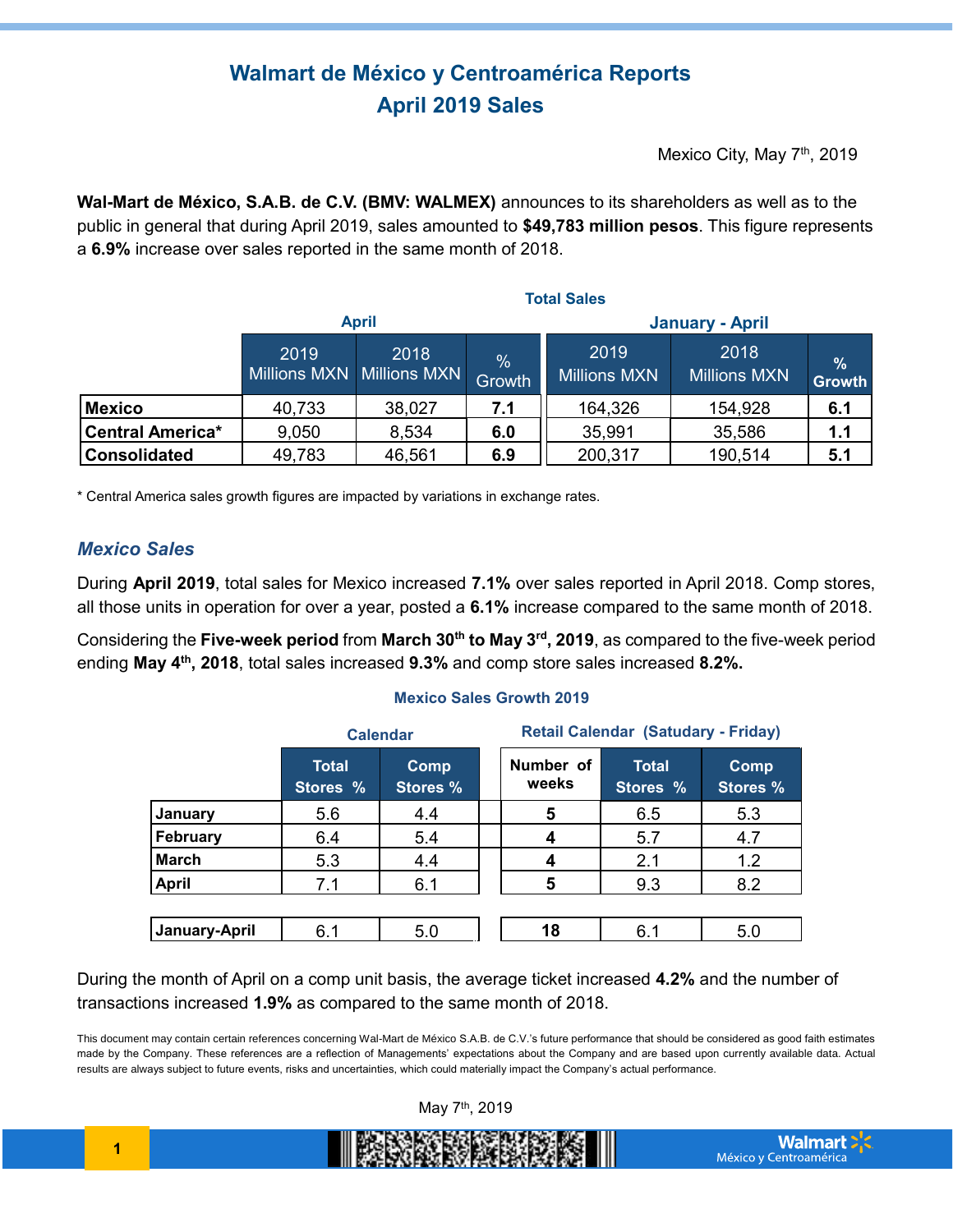## *Central America Sales*

In Central America, total sales increased **7.2%** and comp store sales posted an increase of **3.8%** on a constant currency basis.

|                           |                                                | <b>Central American Sales Growth 2019</b> |                                          |                          |                             |  |
|---------------------------|------------------------------------------------|-------------------------------------------|------------------------------------------|--------------------------|-----------------------------|--|
| (Constant currency basis) |                                                |                                           |                                          |                          |                             |  |
|                           | <b>Calendar</b>                                |                                           | <b>Retail Calendar (Saturday-Friday)</b> |                          |                             |  |
|                           | <b>Total</b><br>$\frac{9}{6}$<br><b>Stores</b> | <b>Comp</b><br>Stores %                   | Number of<br>weeks                       | <b>Total</b><br>Stores % | Comp<br>Stores <sub>%</sub> |  |
| January                   | 3.8                                            | 0.5                                       | 5                                        | 4.9                      | 2.0                         |  |
| <b>February</b>           | 4.1                                            | 0.9                                       | 4                                        | 2.6                      | (0.5)                       |  |
| <b>March</b>              | (1.4)                                          | (4.1)                                     | 4                                        | (5.1)                    | (7.7)                       |  |
| <b>April</b>              | 7.2                                            | 3.8                                       | 5                                        | 11.3                     | 7.7                         |  |
|                           |                                                |                                           |                                          |                          |                             |  |
| January - April           | 3.3                                            | 0.1                                       | 18                                       | 3.7                      | 0.7                         |  |

## *Openings*

In **April**, we opened **10** units:

**Mexico**: 6 units

- 4 **Bodegas Aurrera Express:** 2 in Monterrey, Nuevo Leon, 1 in Apaseo El Grande, Guanajuato and 1 in Mexico City
- 1 **Bodega:** in San Luis Potosí, San Luis Potosí
- 1 **Walmart:** in Mexico City

### **Central America**: 4 units

- 3 **Bodegas:** 1 in Ilobasco, El Salvador, 1 in San Miguel, El Salvador and 1 in Guatemala, Guatemala
- 1 **Walmart: i**n Alajuela, Costa Rica

Additionally, during May in Mexico, we opened one **Bodega Aurrera Express** in Tizayuca, Hidalgo.

## *Corporate Social Responsibility and other news*

**In April, Walmart de México y Centroamérica** ranked 17th in the first "2019 Super Working Spaces", (Súper Espacios de Trabajo 2019) ranking, released by Top Companies, jointly with the magazine *Expansión*. Said ranking evaluated organizational collaborative spaces and how organizations have embraced this way of working to attract talent.

In the same month, Eduardo de la Garza, Senior Vice President, Human Resources for **Walmart de México y Centroamérica**, was recognized as one of the "Top 30 CHROs in Mexico" by the magazine *Mundo Ejecutivo*.

May 7th, 2019

This document may contain certain references concerning Wal-Mart de México S.A.B. de C.V.'s future performance that should be considered as good faith estimates made by the Company. These references are a reflection of Managements' expectations about the Company and are based upon currently available data. Actual results are always subject to future events, risks and uncertainties, which could materially impact the Company's actual performance.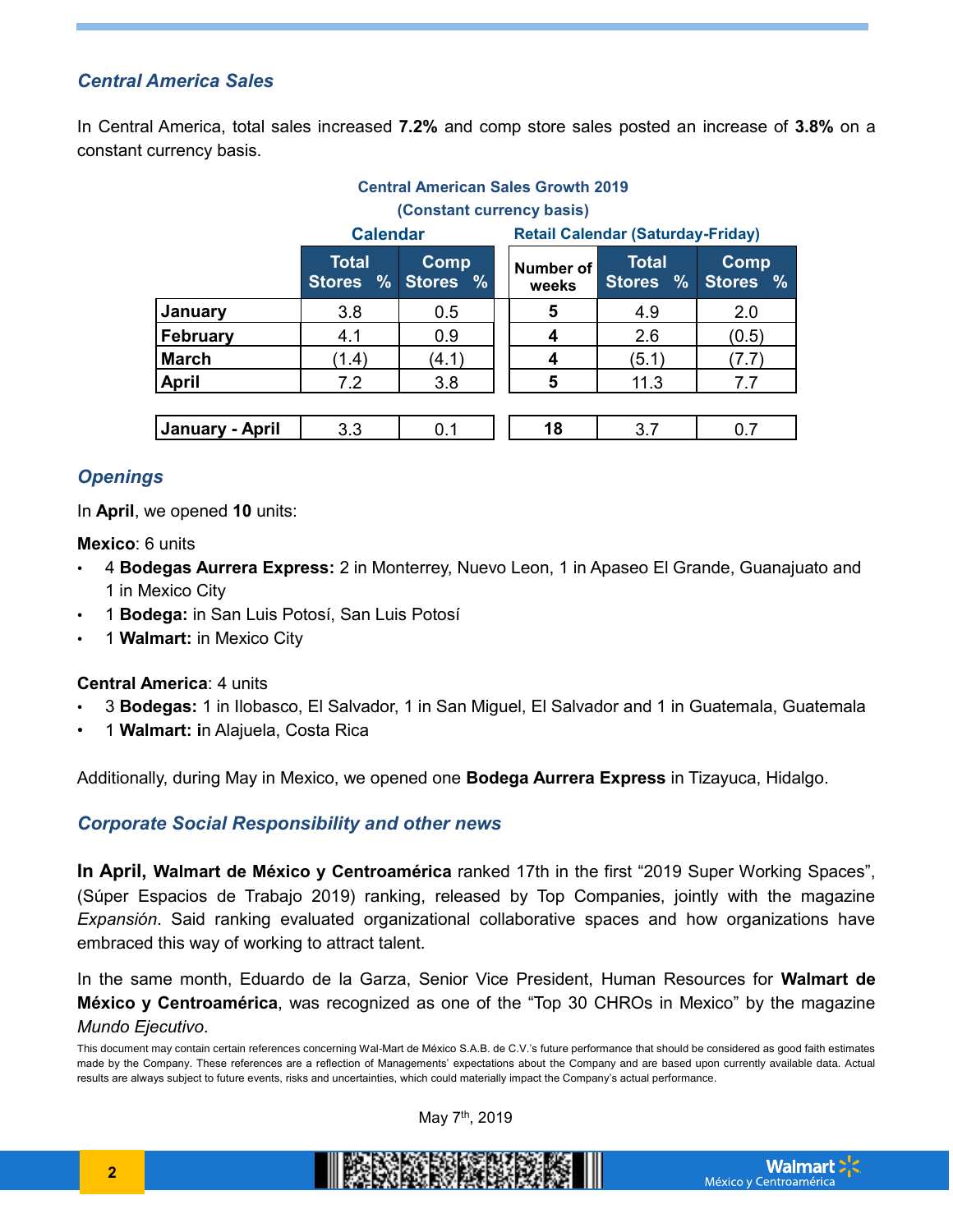**Walmart de México y Centroamérica**, was included in the special edition for the 50-year anniversary of the magazine *Expansión*, in "The 500, now and then" (Las 500, entonces y ahora) list, for maintaining itself during this period as one of the top 10 most important companies across the country with more presence on covers of the media.

During April, **Walmart de México y Centroamérica** ranked 2nd. in the "2019 LinkedIn Top Companies" list, for being one of the top ten companies where Mexicans want to work now.

In the "Mexican Supermarket Ranking" of Accessibility Lab, **Walmart.com.mx** ranked 1st**;** the 2nd place was for **Sams.com.mx** and the 4<sup>th</sup> place for **Superama.com.mx**. This ranking is aimed at measuring web pages accessibility level and is intended to raise awareness of their level status and communicate it to users.

In April, **Walmart de México y Centroamérica**, was recognized as one of the "Top 50 most innovative enterprises" by magazine *Mundo Ejecutivo*, due to the Company´s differentiated actions and programs, leaders in the retail sector. The company ranked  $6<sup>th</sup>$ .

The magazine *Capital Finance International* recognized the Corporate Responsibility Team **of Walmart de México y Centroamérica**, as Best ESG-Responsible Executive Team Mexico, 2018.

## *Company Description*

WALMEX is a Retail Sector company whose shares are traded in the Mexican Stock Exchange since 1977. As of **April 30, 2019**, it operated **3,269** units, broken down as follows:

## *Ticker Symbols*

| <b>Mexican Stock Exchange:</b> | Bloombera:             | <b>Reuters:</b>       | <b>ADR's sponsored program:</b> |
|--------------------------------|------------------------|-----------------------|---------------------------------|
| Walmex                         | Walmex* MM<br>WMMVY US | Walmex.Mx<br>WMMVY Pk | WMMVY                           |

This document may contain certain references concerning Wal-Mart de México S.A.B. de C.V.'s future performance that should be considered as good faith estimates made by the Company. These references are a reflection of Managements' expectations about the Company and are based upon currently available data. Actual results are always subject to future events, risks and uncertainties, which could materially impact the Company's actual performance.

May 7th, 2019

BRANCHER WAR